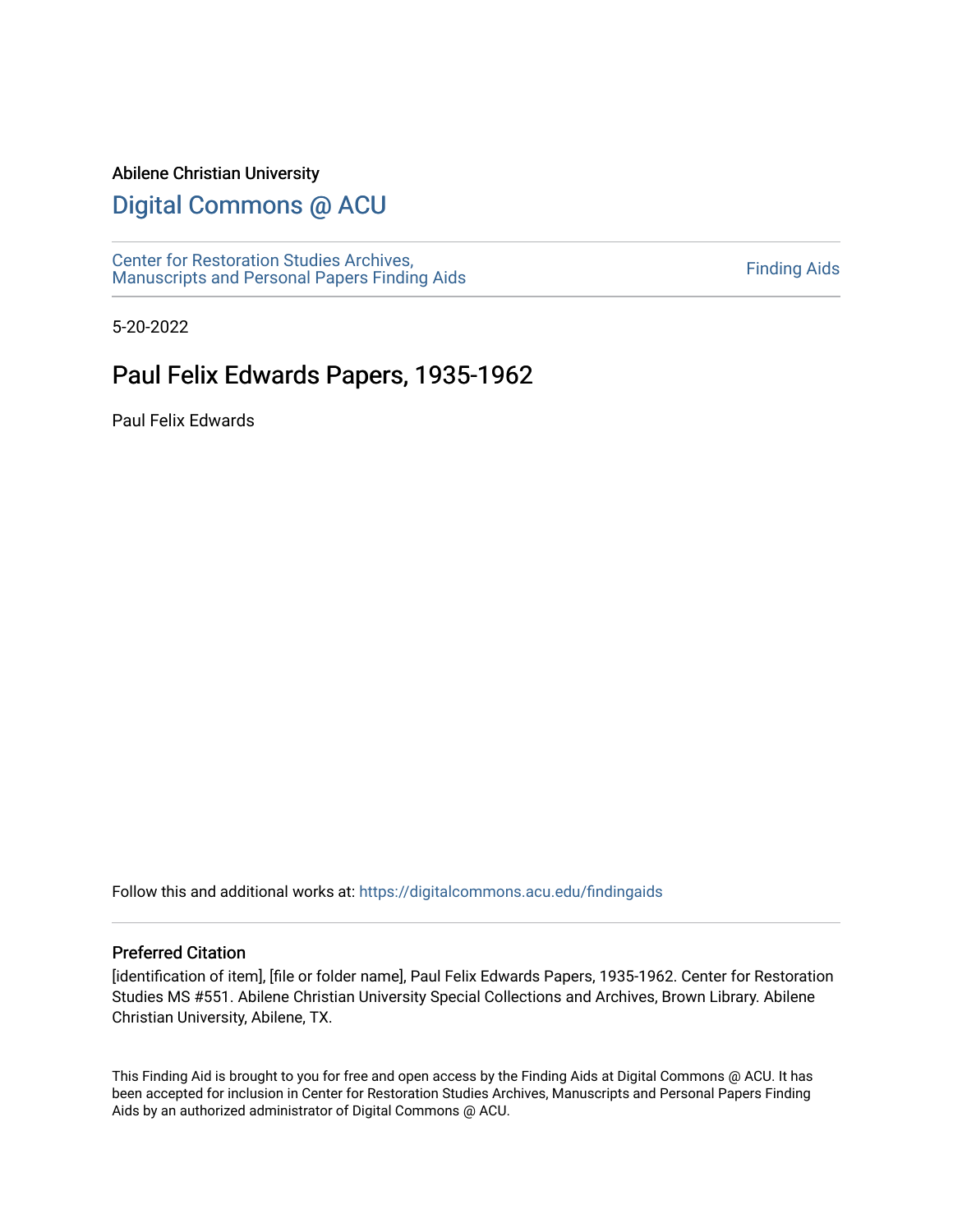# **Paul Felix Edwards Papers, (1935-1962)**

Center for Restoration Studies Manuscripts #551

Abilene Christian University Special Collections and Archives Brown Library Abilene Christian University Abilene, TX 79699-9208

20 May 2022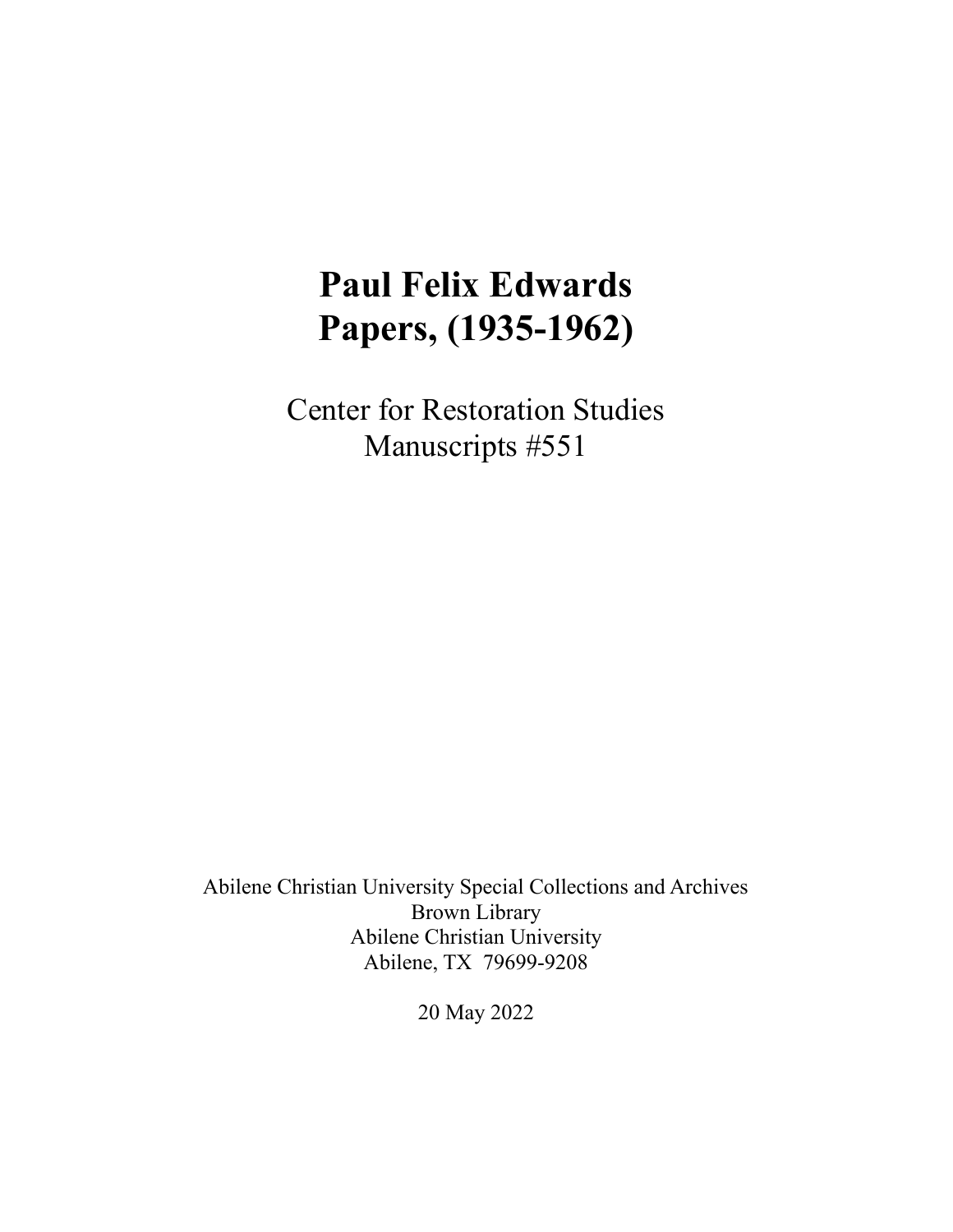# **About this collection**

**Title:** Paul Felix Edwards Papers

**Creator:** Paul Felix Edwards, (1911-1953)

**Identifier/Call Number:** Center for Restoration Studies Manuscripts #551

**Physical Description:** 3 linear feet (2 boxes)

**Dates (Inclusive):** 1935-1962

**Dates (Bulk):** 1951-1953

**Location:** Center for Restoration Studies

**Language of Materials:** English

**Scope and Content Note:** Materials from the life and ministry of Paul Felix Edwards including correspondence, church materials, and biographical items from Edwards and his family. There is a series of items related to a nine-month international trip that the Edwards took in 1952. There are also two reels.

**Biographical Note:** The following biographical note is excerpted from the History of the Restoration Movement website page on Edwards:

"On October 10, the life of Paul F. Edwards, well-known gospel preacher, came to an end. Brother Edwards died of cancer after a six-month illness, during which he suffered intense pain much of the time. During his illness hundreds of Christian friends sent messages of encouragement and cheer, as well as unsolicited contributions to help defray the heavy expenses which were incurred in his long hospitalization. Few members of the church in modern times have had so many prayers offered on their behalf during periods of illness.

A funeral service for Brother Edwards was held on Sunday afternoon, October 11, at Central church of Christ in Miami, where he had been preaching during the last three years of his life. This service was conducted by the elders of Central Church. On the following Wednesday a second funeral service was conducted at the Hillsboro church of Christ in Nashville, with Athens Clay Pullias, Willard Collins and the writer speaking. Burial was in Woodlawn Memorial Park in Nashville.

Brother Edwards was born in Petersburg, Tenn., May 16, 1911, and was baptized by T. Q. Martin, in June, 1926. He began preaching in Goodlettsville, Tenn., in 1933. He attended David Lipscomb College for two years, and was graduated from Abilene Christian College in 1936. He later served as minister of churches in Orlando, Fla., Anniston, Ala., and Dearborn, Mich., before going to Central Church in Miami in 1950.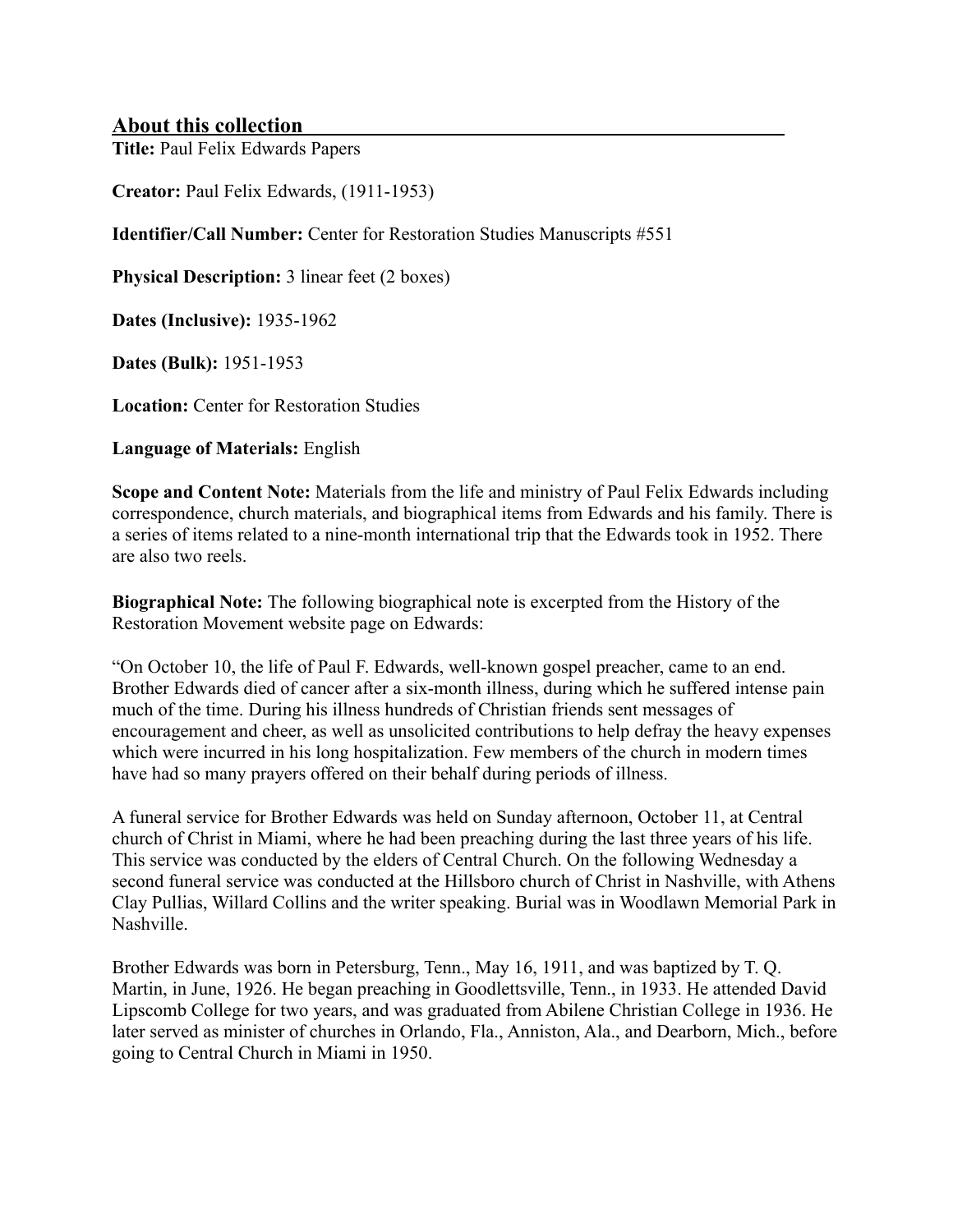Brother Edwards had carried on an active program of radio preaching over the past fifteen years, making daily radio talks while he was in Anniston and Dearborn and weekly talks after going to Miami. In 1952, he and his wife made a two months' trip to Europe, Egypt, and the Bible lands, visiting members of the churches of Christ in many areas. He took numerous colored moving pictures and still slides which he showed frequently as Illustrated lectures before church groups. In January and February of this year he showed these outstanding colored pictures to thousands attending the annual lectureships at David Lipscomb College and Abilene Christian College.

On August 17, 1937, Brother Edwards was married to Miss Mildred Finley, the daughter of I. C. Finley, an elder of the Reid Avenue Church in Nashville. They had four sons, all of whom, along with Sister Edwards, survive: Clark, age fifteen, David, age thirteen, Donald, age nine, and Howard, age two. Brother Edwards is also survived by a sister, Mrs. Garnet Johnson, of Hendersonville, Tenn.; and two brothers, J. B. Edwards, of Minor Hill, Tenn., and J. H. Edwards, of Benton Harbor, Mich."<sup>1</sup>

**Administrative Information Immediate Source of Acquisition:** Clint Holloway **Date of Acquisition:** 2022 **Accession Number:** R2022.007 **Date of Accession:** 20 May 2022 **Accessioned by:** Amanda Dietz **Processor and Date of Processing:** Amanda Dietz, 20 May 2022 **Finding Aid Creator and Date:** Amanda Dietz, 20 May 2022

<sup>&</sup>lt;sup>1</sup> History of the Restoration Movement website, Paul Felix Edwards, [https://www.therestorationmovement.com/\\_states/tennessee/edwards.htm](https://www.therestorationmovement.com/_states/tennessee/edwards.htm)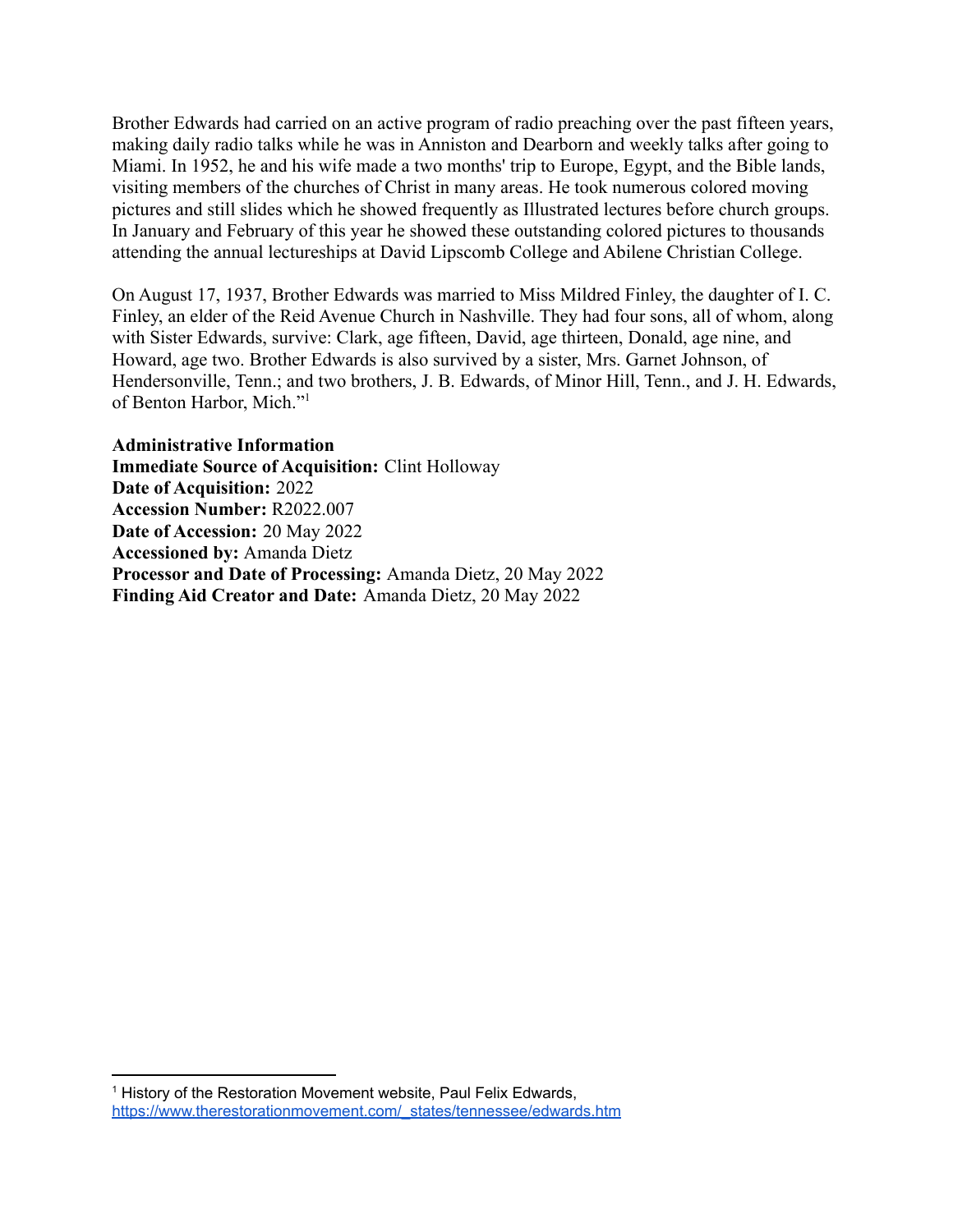# **Using this collection**

**Processing Status:** Processed

**Conditions Governing Access:** Materials are housed in the Abilene Christian University Special Collections and Archives, Brown Library, Abilene Christian University in Abilene, Texas and are non-circulating. Access is available during normal business hours; prior appointments are preferred.

**Conditions Governing Use:** Materials are housed in the Abilene Christian University Special Collections and Archives, Brown Library, Abilene Christian University in Abilene, Texas and are non-circulating. Access is available during normal business hours; prior appointments are preferred.

**Preferred citation:** [identification of item], [file or folder name], Paul Felix Edwards Papers, 1935-1962. Center for Restoration Studies MS #551. Abilene Christian University Special Collections and Archives, Brown Library. Abilene Christian University, Abilene, TX.

**Copyright notice:** Unless transferred in writing to Abilene Christian University, copyright is retained by the authors of these materials, or their descendants, as stipulated by United States Copyright Law (Title 17 US Code). Researchers are responsible for using these materials in conformance with copyright law.

**Arrangement of Materials:** The processors retained the original order as received as much as possible. The papers are arranged into five series:

Series I: Correspondence Series II: Church materials Series III: Travel print materials Series IV: Biographical materials Series V: Audio-visual materials

**Separated Materials:** None.

# **Subjects and Keywords**

Churches of Christ -- History --  $20<sup>th</sup>$  century Churches of Christ -- Tennessee Manuscripts